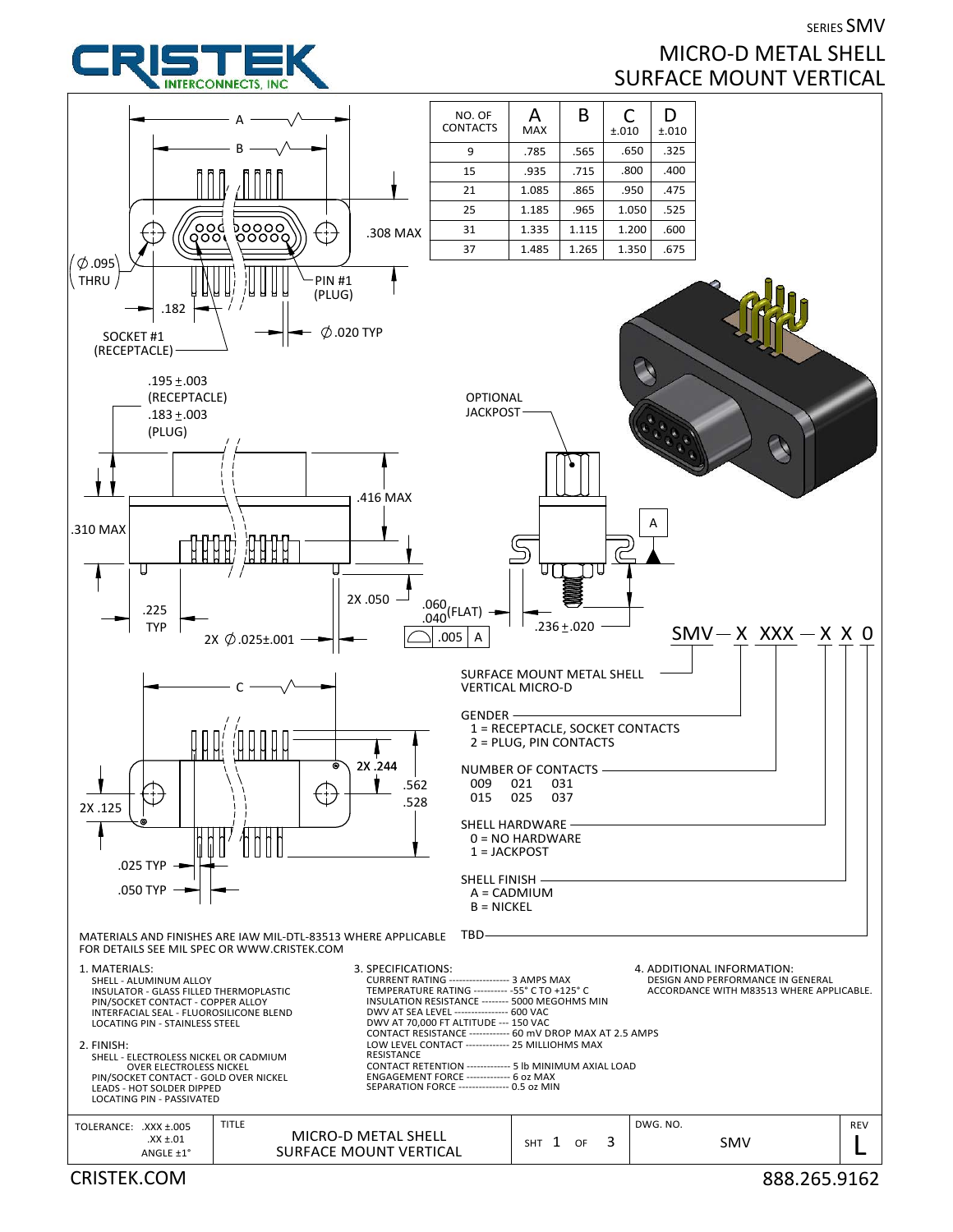

SERIES SMV MICRO‐D METAL SHELL